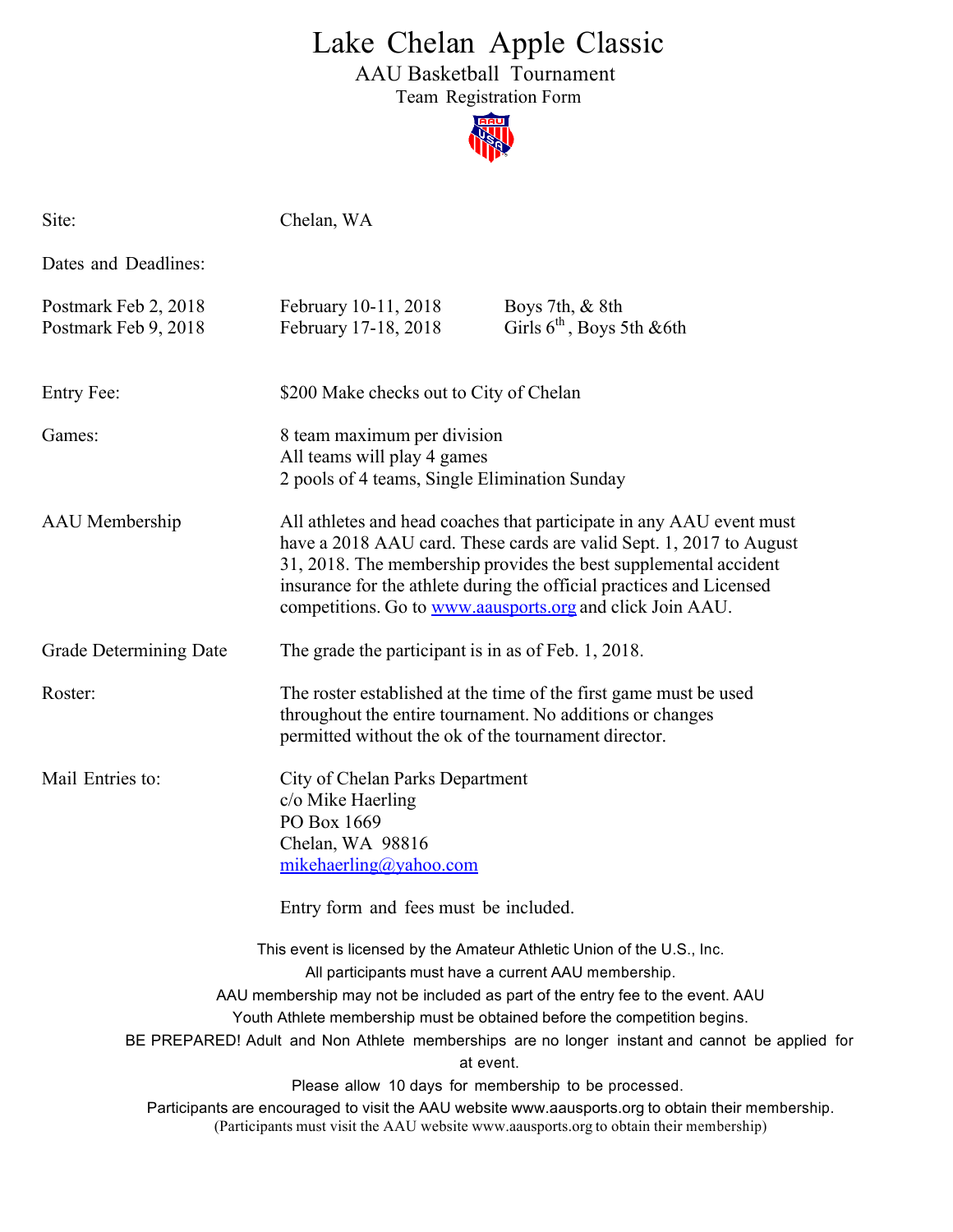## Lake Chelan Apple Classic Basketball Tournament Team Registration Form



|                                                                                                                                                                                                                                                                                                                                                                                                                                                                                                                         | Team Name <u>City</u> representing City expresenting City expresenting Leam Name Leam Name Leam Name Leam Name Leam Name Leam Name Leam Name Leam Name Leam Leam Name Leam Leam Name Leam Leam Name Leam Leam Leam Leam Leam Leam L |                                                                                                                                                        |                                                                                                                                                                                                                                      |  |
|-------------------------------------------------------------------------------------------------------------------------------------------------------------------------------------------------------------------------------------------------------------------------------------------------------------------------------------------------------------------------------------------------------------------------------------------------------------------------------------------------------------------------|-------------------------------------------------------------------------------------------------------------------------------------------------------------------------------------------------------------------------------------|--------------------------------------------------------------------------------------------------------------------------------------------------------|--------------------------------------------------------------------------------------------------------------------------------------------------------------------------------------------------------------------------------------|--|
|                                                                                                                                                                                                                                                                                                                                                                                                                                                                                                                         | Contact Person<br><u>Home Phone</u>                                                                                                                                                                                                 |                                                                                                                                                        |                                                                                                                                                                                                                                      |  |
|                                                                                                                                                                                                                                                                                                                                                                                                                                                                                                                         | Address City, State, Zip                                                                                                                                                                                                            |                                                                                                                                                        |                                                                                                                                                                                                                                      |  |
|                                                                                                                                                                                                                                                                                                                                                                                                                                                                                                                         |                                                                                                                                                                                                                                     |                                                                                                                                                        |                                                                                                                                                                                                                                      |  |
|                                                                                                                                                                                                                                                                                                                                                                                                                                                                                                                         |                                                                                                                                                                                                                                     |                                                                                                                                                        |                                                                                                                                                                                                                                      |  |
|                                                                                                                                                                                                                                                                                                                                                                                                                                                                                                                         |                                                                                                                                                                                                                                     |                                                                                                                                                        |                                                                                                                                                                                                                                      |  |
|                                                                                                                                                                                                                                                                                                                                                                                                                                                                                                                         |                                                                                                                                                                                                                                     |                                                                                                                                                        |                                                                                                                                                                                                                                      |  |
| Check One:                                                                                                                                                                                                                                                                                                                                                                                                                                                                                                              |                                                                                                                                                                                                                                     |                                                                                                                                                        |                                                                                                                                                                                                                                      |  |
| Feb. 10-11 (deadline Feb 2)                                                                                                                                                                                                                                                                                                                                                                                                                                                                                             | Feb. 17-18 (deadline Feb 10)                                                                                                                                                                                                        |                                                                                                                                                        |                                                                                                                                                                                                                                      |  |
| Boys 7th grade                                                                                                                                                                                                                                                                                                                                                                                                                                                                                                          |                                                                                                                                                                                                                                     | Girls 6th Grade                                                                                                                                        |                                                                                                                                                                                                                                      |  |
| Boys 8th grade                                                                                                                                                                                                                                                                                                                                                                                                                                                                                                          | Boys 5th Grade                                                                                                                                                                                                                      |                                                                                                                                                        |                                                                                                                                                                                                                                      |  |
|                                                                                                                                                                                                                                                                                                                                                                                                                                                                                                                         | Boys $6th$ Grade                                                                                                                                                                                                                    |                                                                                                                                                        |                                                                                                                                                                                                                                      |  |
| Name                                                                                                                                                                                                                                                                                                                                                                                                                                                                                                                    | Grade                                                                                                                                                                                                                               | School                                                                                                                                                 | 2018 AAU#                                                                                                                                                                                                                            |  |
| 1. $\overline{\phantom{a}}$ $\overline{\phantom{a}}$ $\overline{\phantom{a}}$ $\overline{\phantom{a}}$ $\overline{\phantom{a}}$ $\overline{\phantom{a}}$ $\overline{\phantom{a}}$ $\overline{\phantom{a}}$ $\overline{\phantom{a}}$ $\overline{\phantom{a}}$ $\overline{\phantom{a}}$ $\overline{\phantom{a}}$ $\overline{\phantom{a}}$ $\overline{\phantom{a}}$ $\overline{\phantom{a}}$ $\overline{\phantom{a}}$ $\overline{\phantom{a}}$ $\overline{\phantom{a}}$ $\$<br>2. $\qquad \qquad$<br>4.<br>5.<br>6.<br>7.1 | <u> 1999 - Jan James Barnett, fransk politiker (</u>                                                                                                                                                                                | <u> 1980 - Andrea Barbara, poeta esperanto en la provincia de la provincia de la provincia de la provincia de la p</u><br><u> Alexandria (m. 1858)</u> | <u>and the state of the state of the state of the state of the state of the state of the state of the state of the state of the state of the state of the state of the state of the state of the state of the state of the state</u> |  |
| 8.<br>9.<br>10.                                                                                                                                                                                                                                                                                                                                                                                                                                                                                                         |                                                                                                                                                                                                                                     |                                                                                                                                                        |                                                                                                                                                                                                                                      |  |

Mail entry fee of \$200 plus this entry form to: City of Chelan, Chelan Park Department c/o Mike Haerling PO Box 1669, Chelan, WA 98816 mikehaerling@yahoo.com